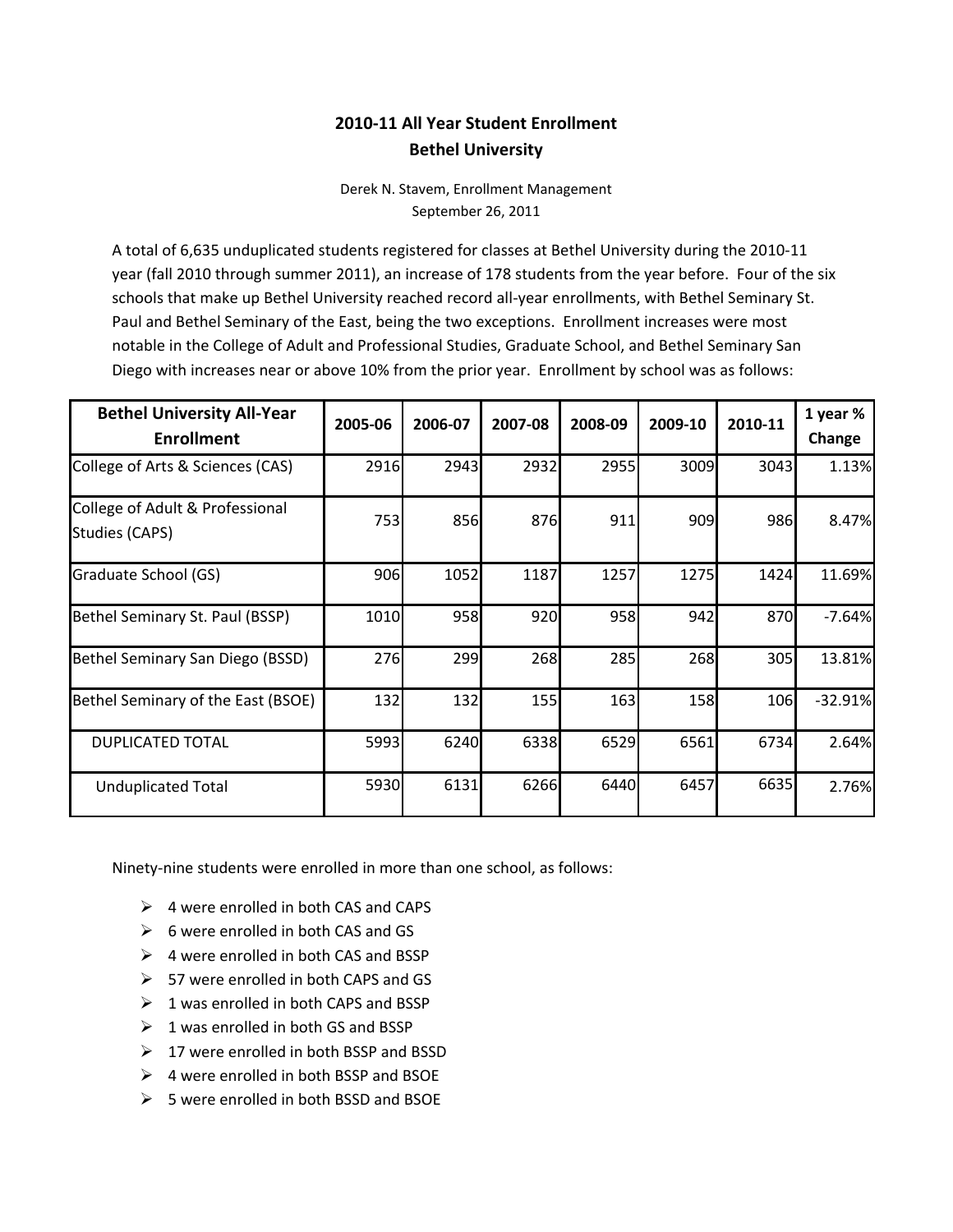Total duplicated enrollment at Bethel University for 2010-11 was 6,734. (This counts each student once for each school in which they were enrolled.)

## **GENDER**

Females comprise make up just over 58% of total Bethel enrollment, a slight increase over recent years (historically hovering just above or below 57% for the last few years). Overall, the male-to-female ratio remained fairly static from the prior year. Females continue to make up over half the student body in CAPS (70%), GS (65%) and CAS (60%). Males still constitute over half the enrollment at all three locations of the seminary, including BSSP (64%), BSOE (61%), and BSSD (56%).

## **MARITAL STATUS**

Of those whose marital status is known, 69% are single and 30% are married, which is similar to previous years.

- 95.9% of CAS students are single, a figure that has dropped slightly from 96.3% in 2009-10 and 96.7% in 2008-09. The number of married CAS students increased to 123 students (4.1%), compared with 109 students (3.6%) in the prior year and 97 students (3.3%) in 2008-09.
- $\triangleright$  Roughly two-thirds (66%) of all seminary students are married, down from the prior year (68%):
	- o 69% at BSSP (similar to the prior year)
	- o 55% at BSSD (down about 6% from the prior year)
	- o 72% at BSOE (a slight decrease after four consecutive years of increases)
- $\triangleright$  As has historically been the case, the marital status was not recorded for many CAPS and GS students, leaving about 60% at an unknown status.

## **AGE**

The percentage of Bethel students under age 25 (as of January  $1<sup>st</sup>$ , the middle of the academic year) continues to fall. While 57% of B.U. students in 2003-04 were under age 25, the percentage has declined annually to its current level below 48% for 2010-11. This is due to enrollment increases in our adult programs and stable enrollment in CAS.

- $\triangleright$  The median age of CAS students continues to be 20. Nearly 96% are under age 25, similar to prior years.
- $\triangleright$  The median age of CAPS students remains at 38, with a relatively even distribution of ages from 25 to 54.
- $\triangleright$  By far, the largest age band for GS, BSSP, and BSSD is the age 25-34 band, with 40% of students in these schools falling into that category. Median ages in these schools range from 34 to 36.
- $\triangleright$  In contrast to the other seminary locations, BSOE has only 11% of students in the 25-34 bracket, with a continually aging population. The median age at BSOE has steadily increased from 44 in 2004-05 to nearly 50 in 2010-11.
- Nearly 17% of all Bethel students were 45 or older in 2010-11, a slight increase from the prior year, continuing the steady increase from 12% six years ago.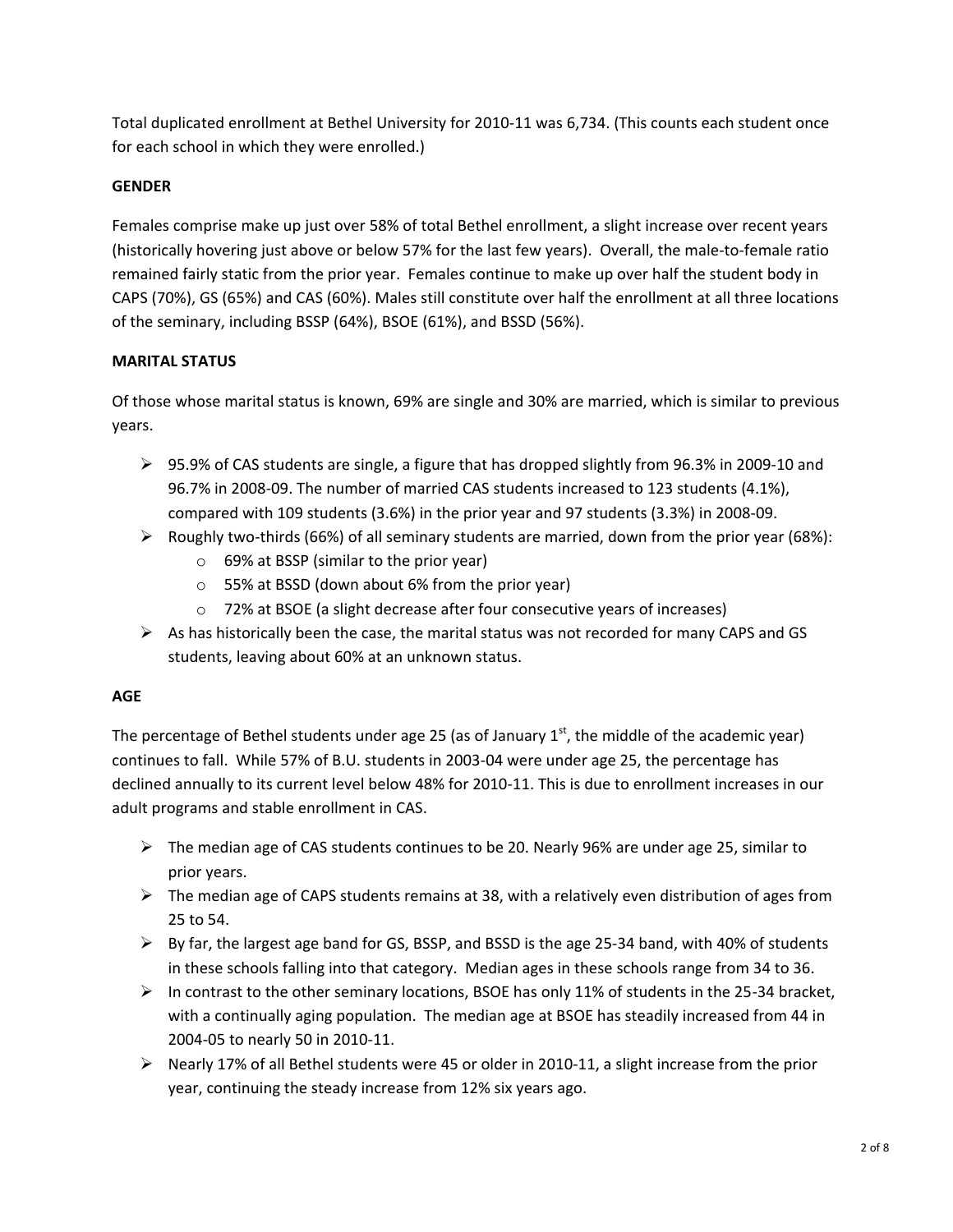## **STATE and COUNTRY**

In 2010-11 Bethel University enrolled students from 48 states (all but Vermont and West Virginia), the District of Columbia, and 25 foreign countries. The state with the largest contingent of Bethel students continues to be Minnesota (nearly 78% of all enrollment, up from 72% four years ago), followed by California (5%), Wisconsin (4%), Iowa (2%), and Illinois (2%), with similar percentages to prior years in these states.

- $\triangleright$  Together, GS and BSSP enrolled most of Bethel's international students (nearly 70%).
- $\triangleright$  CAS enrolled students from 44 states and 6 foreign countries.
- $\triangleright$  Over 79% of CAS students are from Minnesota, up slightly from the year before. 93% are from Minnesota and the contiguous states, plus Illinois, the same as last year.
- $\triangleright$  BSSP enrolled students from 40 states and 12 foreign countries.

### **DENOMINATION**

The percentage of Bethel University students affiliated with Converge Worldwide (BGC) dipped below 18%, down from 20% in the prior year, down from 23-24% in the years before that. Fewer than onethird of students identify themselves as "Baptist" of any denomination. The number of students not reporting a denomination continues to rise, from 1,612 three years ago (25% of all students) to 2,308 (over 34%) in 2010-11. \*

- $\triangleright$  The percent of BGC students in CAS is 17%, down from 21% in 2009-10 and 26% in 2008-09.
- $\triangleright$  The percentage of BGC students in all the seminaries combined is 15%, similar to last year, with percentages closer to 11% at BSOE and BSSD when viewed individually.
- $\triangleright$  After Baptist (30%), the largest single denominational group is Lutheran (14%), followed by Evangelical Free (10%).

## **RACE/ETHNICITY/INTERNATIONAL**

 $\overline{\phantom{a}}$ 

The percent of students of color and international students at Bethel increased again for 2010-11, up to 14.7% of total enrollment. This increase is likely a combination of factors, including an actual increase of enrollment for these students, following the trends with prior years (see graph to right), but this increase may also reflect new federal reporting guidelines.†



<sup>\*</sup> Note from 2009-10 report: This statistic will become less reliable in the future. Bethel more easily accepts an "unknown" response instead of researching the affiliation of the home church, as had been done in prior years.

<sup>†</sup> Starting in 2010-11, Federal requirements adjusted the way institutions ask about and record race/ethnicity, correcting a prior underrepresentation of Hispanics/Latinos and allowing students to identify themselves as more than one race (now reported as "two or more races").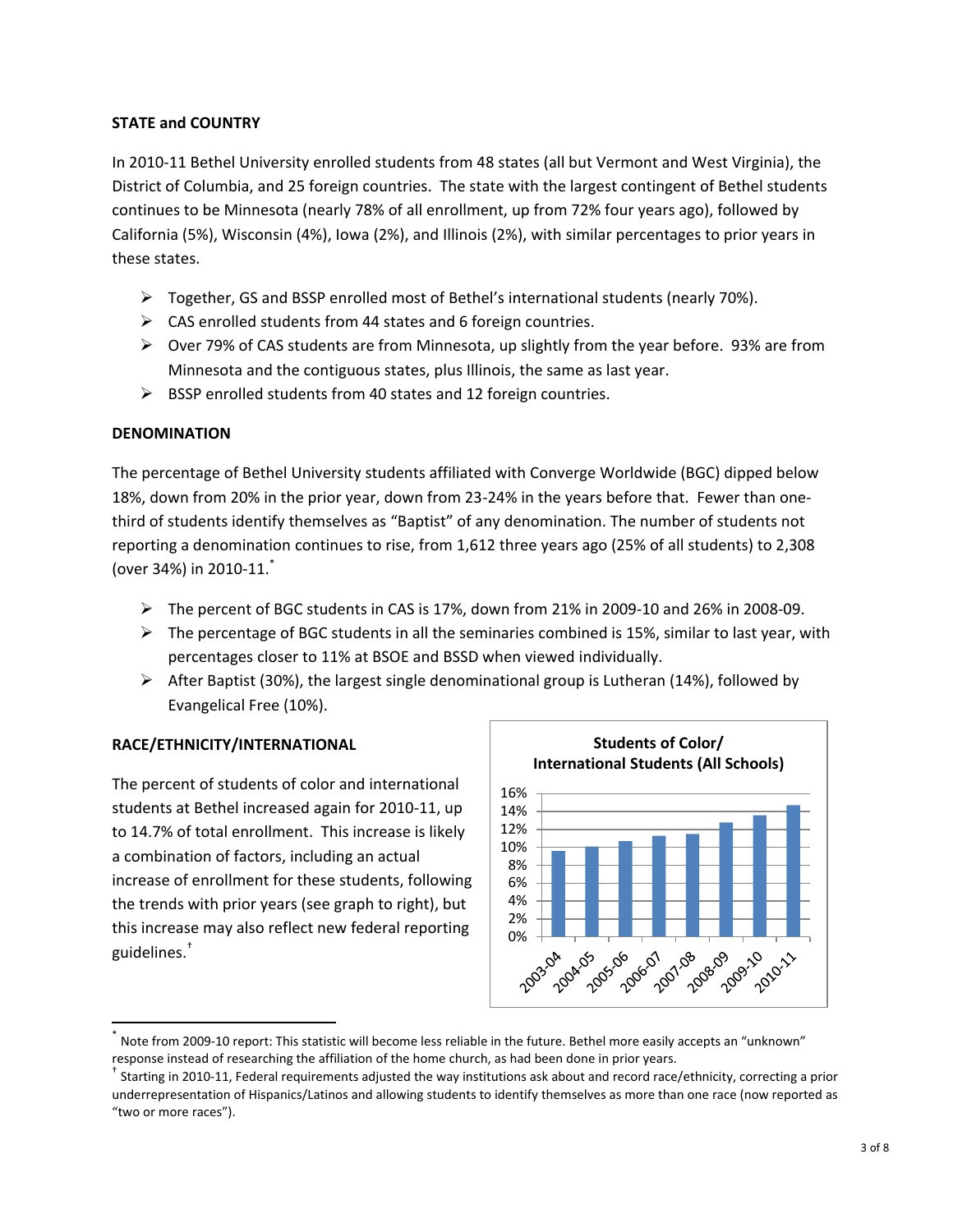Due to issues with data quality in the transition from the old reporting standards to the new race/ethnicity guidelines, the 2010-2011 figure used here applies a combination of new and old race/ethnicity standards. The new race/ethnicity data has been used when available, but old data has been used if no new data is exists. This data quality issue is being addressed, so the figures for 2011- 2012 will use only the *new* race/ethnicity numbers.

The percentage of students of color and international students varies widely by school:

- $\triangleright$  8.7% of CAS enrollment is students of color/international students, up by over one percent from prior years.
- $\geq$  25% of CAPS students and 12% of GS students are students of color/international students, continuing to show a steady increase from prior years.
- $\triangleright$  After white students, the largest race/ethnicity represented in all schools except BSSD is Black/African American. In BSSD, the largest race/ethnicity after white is Asian.
- $\triangleright$  BSOE (47%, down again from the prior year) and BSSD (35%, up slightly from the prior year) continue to have the largest percentages of students of color/international students. After reaching a record 18.4% last year, the percentage of students of color/international students at BSSP decreased slightly to 17.8%.
- $\triangleright$  Just over 24% of all seminary students are students of color/international students, a slight decrease from the prior year.

### **ENROLLMENT LEVELS**

 $\overline{a}$ 

Bethel students enrolled in 134,868 semester credit hours in 2010-11, an increase of 0.6% from the previous year.<sup>‡</sup> This is a lower percentage increase than the increase in overall students (2.8%), indicating that the overall "density" of credits decreased slightly across the university.

Despite a slight decrease from 29.9 to 29.5 semester credits per year in CAS, the average annual credit load is still twice as high at CAS than at any of the other schools. Overall, the average credit load increased slightly in CAPS, BSSP, BSSD, and BSOE, while decreasing slightly in GS.

<sup>‡</sup> Note: for comparison purposes, quarter credit hours in the seminary have been converted to semester equivalents.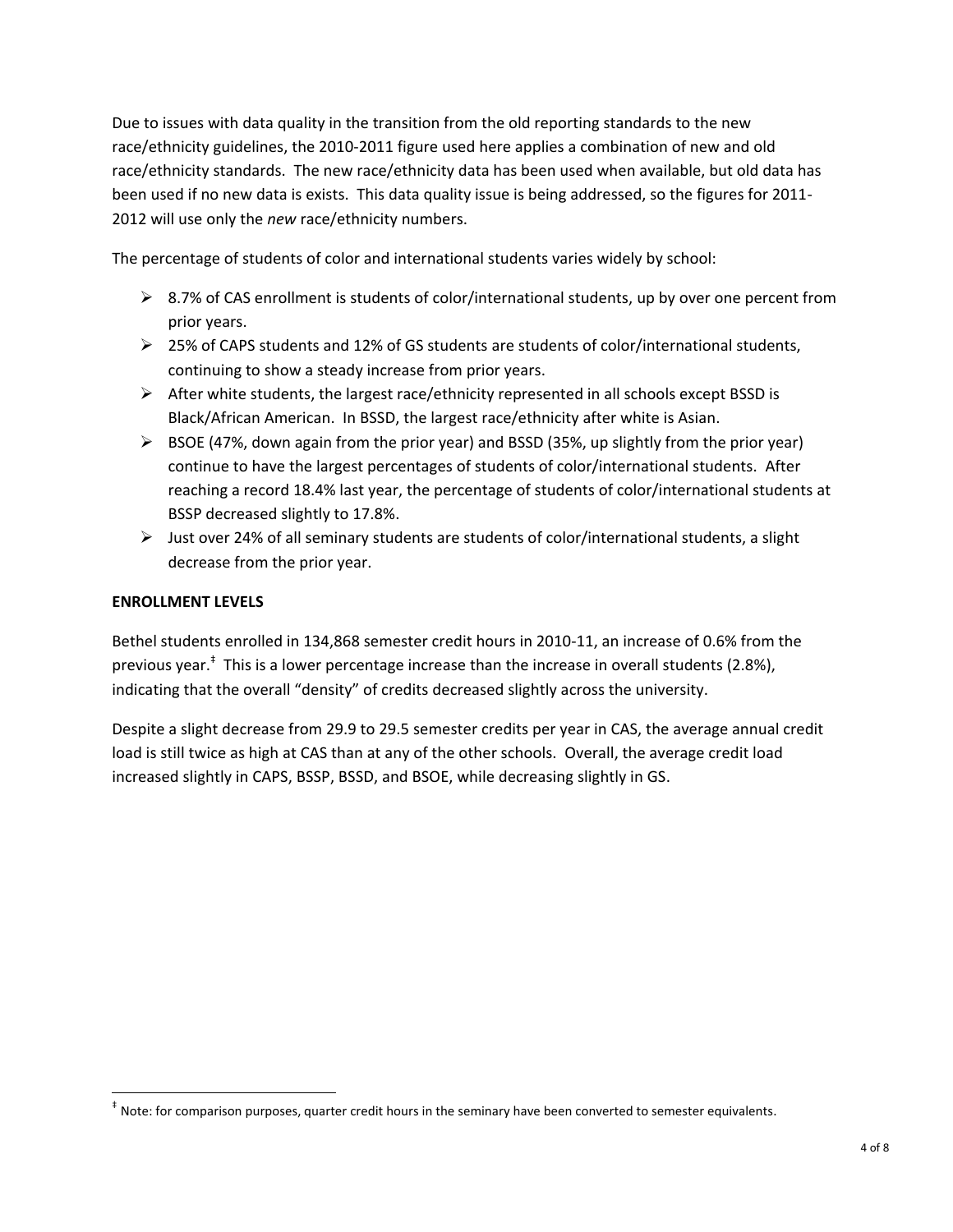| ZUIU-II STUDENT ENRULLIVIENT<br><b>BETHEL UNIVERSITY</b><br>DNStavem - September 23, 2011 |            |             |      |             |             |             |              |  |
|-------------------------------------------------------------------------------------------|------------|-------------|------|-------------|-------------|-------------|--------------|--|
|                                                                                           | <b>CAS</b> | <b>CAPS</b> | GS   | <b>BSSP</b> | <b>BSSD</b> | <b>BSOE</b> | <b>TOTAL</b> |  |
| <b>TOTAL Enrollment</b>                                                                   | 3043       | 986         | 1424 | 870         | 305         | 106         | 6734         |  |
| <b>TOTAL Enrollment</b><br><b>Unduplicated</b>                                            |            |             |      |             |             |             | 6635         |  |

| <b>Unduplicated</b> |            |             |        |             |             |             | 6635         |  |
|---------------------|------------|-------------|--------|-------------|-------------|-------------|--------------|--|
|                     |            |             |        |             |             |             |              |  |
| <b>GENDER</b>       | <b>CAS</b> | <b>CAPS</b> | GS     | <b>BSSP</b> | <b>BSSD</b> | <b>BSOE</b> | <b>TOTAL</b> |  |
| Female              | 1818       | 685         | 923    | 317         | 134         | 41          | 3918         |  |
| Percent of Total    | 59.74%     | 69.47%      | 64.82% | 36.44%      | 43.93%      | 38.68%      | 58.18%       |  |
| Male                | 1225       | 301         | 501    | 553         | 171         | 65          | 2816         |  |
| Percent of Total    | 40.26%     | 30.53%      | 35.18% | 63.56%      | 56.07%      | 61.32%      | 41.82%       |  |
|                     |            |             |        |             |             |             |              |  |
| <b>TOTAL</b>        | 3043       | 986         | 1424   | 870         | 305         | 106         | 6734         |  |

| <b>TOTAL</b>          | 3043       | 986         | 1424 | 870         | 305         | <b>106</b>  | 6734         |       |
|-----------------------|------------|-------------|------|-------------|-------------|-------------|--------------|-------|
|                       |            |             |      |             |             |             |              |       |
| <b>MARITAL STATUS</b> | <b>CAS</b> | <b>CAPS</b> | GS   | <b>BSSP</b> | <b>BSSD</b> | <b>BSOE</b> | <b>TOTAL</b> |       |
| Single                | 2899       | 99          | 214  | 249         | 124         | 25          | 3610         | 69.0% |
| Married               | 123        | 184         | 408  | 593         | 164         | 76          | 1548         | 29.6% |
| Divorced/Separated    |            | 12          | 20   | 18          | 11          |             | 68           | 1.3%  |
| Widowed               | 0.         | 1           |      | 1           | 1           |             | 4            | 0.1%  |
|                       |            |             |      |             |             |             |              |       |
| <b>TOTAL Known</b>    | 3024       | 296         | 643  | 861         | 300         | <b>106</b>  | 5230         |       |
| Unknown               | 19         | 690         | 781  | 9           | 5           | $\Omega$    | 1504         |       |

| AGE (as of Jan 1, 2010) | <b>CAS</b> | <b>CAPS</b> | GS    | <b>BSSP</b> | <b>BSSD</b> | <b>BSOE</b> | <b>TOTAL</b> |       |
|-------------------------|------------|-------------|-------|-------------|-------------|-------------|--------------|-------|
| Mean                    | 20.48      | 38.95       | 36.17 | 38.23       | 39.57       | 48.26       | 29.99        |       |
| Median                  | 20         | 38          | 34    | 35          | 36          | 49.5        | 25           |       |
|                         |            |             |       |             |             |             |              |       |
| Under 25                | 2912       | 29          | 131   | 76          | 31          |             | 3180         | 47.5% |
| $25 - 34$               | 97         | 331         | 593   | 344         | 113         | 12          | 1490         | 22.2% |
| 35-44                   | 19         | 308         | 362   | 165         | 43          | 19          | 916          | 13.7% |
| 45-54                   | 9          | 250         | 250   | 172         | 60          | 48          | 789          | 11.8% |
| 55 and over             | 6          | 53          | 77    | 108         | 53          | 26          | 323          | 4.8%  |
|                         |            |             |       |             |             |             |              |       |
| <b>TOTAL Known age</b>  | 3043       | 971         | 1413  | 865         | 300         | 106         | 6698         |       |
| Unknown                 | 0          | 15          | 11    | 5           | 5           | $\Omega$    | 36           |       |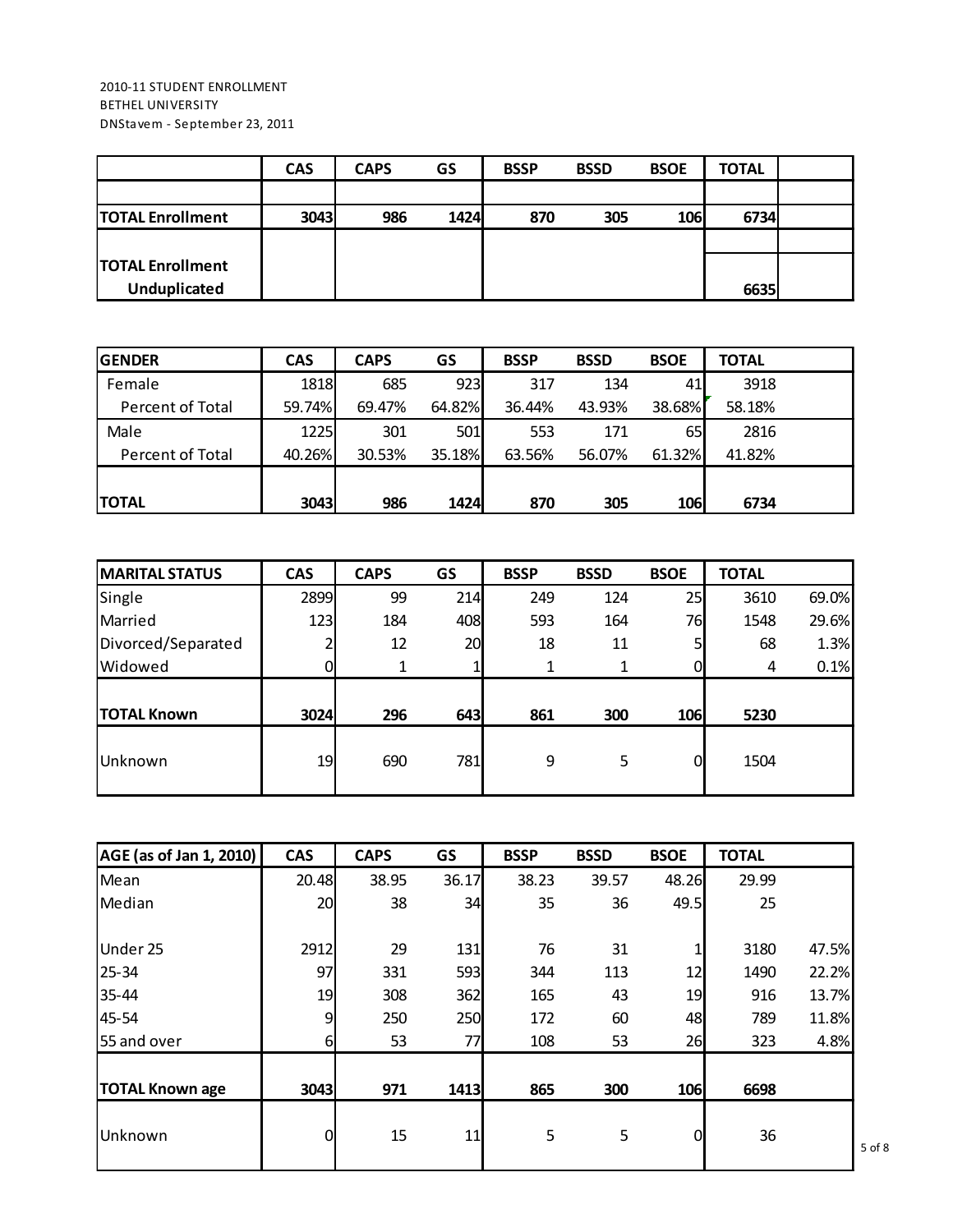2010-11 STUDENT ENROLLMENT BETHEL UNIVERSITY DNStavem - September 23, 2011

| <b>STATE</b>         | CAS            | <b>CAPS</b>      | GS           | <b>BSSP</b>      | <b>BSSD</b>    | <b>BSOE</b>  | <b>TOTAL</b>   |         |
|----------------------|----------------|------------------|--------------|------------------|----------------|--------------|----------------|---------|
| Alabama              | 0              | 1                | 1            | $\mathbf 1$      | 0              | 0            | 3              | 0.04%   |
| Alaska               | 5              | 0                | 1            | 1                | $\pmb{0}$      | 0            | $\overline{7}$ | 0.10%   |
| Arizona              | 7              | 0                | 4            | 6                | $\mathbf{1}$   | 0            | 18             | 0.27%   |
| Arkansas             | $\mathbf{1}$   | $\mathbf 0$      | 1            | 5                | 0              | 0            | 7              | 0.10%   |
| California           | 16             | $\mathbf 1$      | 5            | 31               | 278            | 0            | 331            | 4.92%   |
| Colorado             | 27             | 0                | 5            | 5                | 0              | 0            | 37             | 0.55%   |
| Connecticut          | $\mathbf{1}$   | 0                | 2            | 6                | 1              | 18           | 28             | 0.42%   |
| Delaware             | 1              | $\mathbf 1$      | 0            | 0                | $\pmb{0}$      | $\mathbf 0$  | $\overline{2}$ | 0.03%   |
| D.C.                 | $\mathbf 0$    | 0                | 0            | 0                | 1              | $\mathbf{1}$ | $\overline{2}$ | 0.03%   |
| Florida              | 5              | $\mathbf 0$      | 3            | 6                | $\mathbf 0$    | 0            | 14             | 0.21%   |
| Georgia              | $\overline{2}$ | 0                | 2            | 7                | 0              | 0            | 11             | 0.16%   |
| Hawaii               | 0              | 0                | 2            | 2                | 1              | 0            | 5              | 0.07%   |
| Idaho                | $\mathbf{1}$   | $\pmb{0}$        | 0            | 5                | 0              | $\mathbf 0$  | 6              | 0.09%   |
| Illinois             | 87             | $\pmb{0}$        | 6            | 19               | 0              | 0            | 112            | 1.66%   |
| Indiana              | 4              | 0                | 2            | 7                | 1              | 0            | 14             | 0.21%   |
| Iowa                 | 85             | $\pmb{0}$        | 5            | 39               | $\mathbf{1}$   | 0            | 130            | 1.93%   |
| Kansas               | 5              | 0                | 0            | 7                | 0              | 0            | 12             | 0.18%   |
| Kentucky             | 4              | 0                | 0            | $\overline{2}$   | 0              | 0            | 6              | 0.09%   |
| Louisiana            | $\mathbf{1}$   | $\mathbf 0$      | 0            | $\pmb{0}$        | $\pmb{0}$      | 0            | $\mathbf{1}$   | 0.01%   |
| Maine                | 1              | $\pmb{0}$        | 0            | 2                | 0              | 2            | 5              | 0.07%   |
| Maryland             | $\mathbf{1}$   | 1                | 1            | 3                | 0              | 21           | 27             | 0.40%   |
| Massachusetts        | 5              | $\pmb{0}$        | 0            | 5                | 3              | 23           | 36             | 0.53%   |
| Michigan             | 11             | $\pmb{0}$        | 1            | 8                | 0              | $\mathbf 0$  | 20             | 0.30%   |
| Minnesota            | 2412           | 957              | 1279         | 564              | 10             | 1            | 5223           | 77.56%  |
| Mississippi          | 0              | $\boldsymbol{0}$ | 1            | 0                | $\mathbf 0$    | 0            | 1              | 0.01%   |
| Missouri             | 5              | 0                | 2            | 10               | 0              | 0            | 17             | 0.25%   |
| Montana              | 5              | 0                | 0            | $\mathbf{1}$     | 0              | 0            | 6              | 0.09%   |
| Nebraska             | 4              | $\mathbf 0$      | 2            | $\overline{4}$   | 0              | 0            | 10             | 0.15%   |
| Nevada               | 1              | 0                | 0            | 0                | 0              | 0            | $\mathbf{1}$   | 0.01%   |
| New Hampshire        | 4              | 0                | 0            | 0                | 1              | 2            | $\overline{7}$ | 0.10%   |
| New Jersey           | 4              | 0                | 0            | 3                | 0              | 6            | 13             | 0.19%   |
| New Mexico           | 1              | $\pmb{0}$        | 0            | $\mathbf 0$      | 0              | $\mathbf 0$  | $\mathbf{1}$   | 0.01%   |
| New York             | 7              | $\mathbf 0$      | 2            | 10               | 0              | 16           | 35             | 0.52%   |
| North Carolina       | 5              | $\mathbf 1$      | 2            | $\overline{2}$   | 0              | 0            | 10             | 0.15%   |
| North Dakota         | 23             | 0                | 1            | 6                | 0              | 0            | 30             | 0.45%   |
| Ohio                 | 4              | 0                | 2            | 3                | 0              | 0            | 9              | 0.13%   |
| Oklahoma             | 3              | $\pmb{0}$        | 2            | 0                | 0              | 0            | 5              | 0.07%   |
| Oregon               | 8              | 0                | 2            | 2                | 2              | 0            | 14             | 0.21%   |
| Pennsylvania         | 10             | 1                | 1            | 8                | 1              | 14           | 35             | 0.52%   |
| Rhode Island         | $\mathbf{1}$   | $\pmb{0}$        | $\pmb{0}$    | $\pmb{0}$        | $\pmb{0}$      | $1\vert$     | $\overline{2}$ | 0.03%   |
| South Carolina       | $1\,$          | $\mathbf 0$      | $\mathbf{1}$ | $\mathbf 1$      | $\mathbf 0$    | $\pmb{0}$    | 3              | 0.04%   |
| South Dakota         | 45             | 0                | 3            | 4                | $\pmb{0}$      | $\pmb{0}$    | 52             | 0.77%   |
| Tennessee            | $\overline{2}$ | $\pmb{0}$        | 1            | 1                | 0              | $\pmb{0}$    | 4              | 0.06%   |
| Texas                | 11             | $\pmb{0}$        | 5            | 12               | $\mathbf 1$    | $\pmb{0}$    | 29             | 0.43%   |
| Utah                 | $\mathbf 0$    | 0                | 0            | $\mathbf 1$      | 0              | $\pmb{0}$    | $\mathbf{1}$   | 0.01%   |
| Vermont              |                |                  |              |                  |                |              |                |         |
| Virginia             | 1              | $\pmb{0}$        | 0            | $\boldsymbol{6}$ | $\mathbf 0$    | 1            | 8              | 0.12%   |
| Washington           | 15             | 0                | 4            | 4                | 0              | 0            | 23             | 0.34%   |
| West Virginia        |                |                  |              |                  |                |              |                |         |
| Wisconsin            | 182            | 20               | 40           | 32               | $\mathbf 0$    | 0            | 274            | 4.07%   |
| Wyoming              | $\overline{2}$ | 0                | 0            | 0                | 0              | $\pmb{0}$    | 2              | 0.03%   |
| Sub-total, US        | 3026           | 983              | 1391         | 841              | 302            | 106          | 6649           | 98.74%  |
|                      |                |                  |              |                  |                |              |                |         |
| Puerto Rico          |                |                  |              |                  |                |              |                |         |
| Foreign Address*     | 6              | $\pmb{0}$        | 15           | 13               | $\mathbf{1}$   | $\mathbf 0$  | 35             | 0.52%   |
| International (Visa) | 11             | 3                | 18           | 16               | $\overline{2}$ | 0            | 50             | 0.74%   |
| <b>TOTAL</b>         | 3043           | 986              | 1424         | 870              | 305            | 106          | 6734           | 100.00% |

\**Foreign Address* includes only US citizens and permanent residents who do not have a US address. US citizens and permanent residents with US addresses are included in appropriate state or territory above.

6 of 8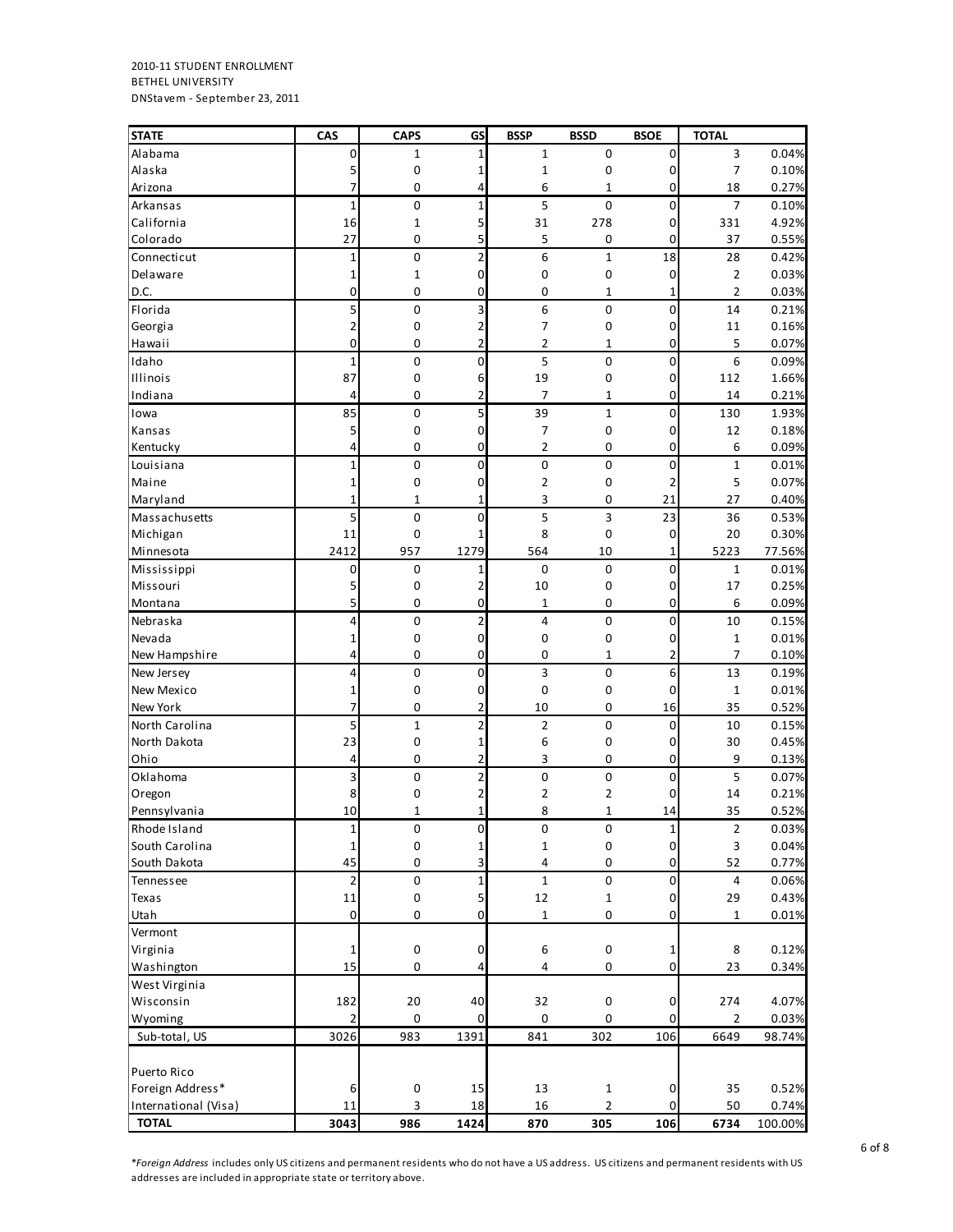#### 2010-11 STUDENT ENROLLMENT BETHEL UNIVERSITY DNStavem - September 12, 2011

|                     |                |                |                |              |                |                |                |                |              |                      |           |             |              | Visa Other Visa Other Visa Other Visa Other Visa Other Visa Other Visa Other |                  |
|---------------------|----------------|----------------|----------------|--------------|----------------|----------------|----------------|----------------|--------------|----------------------|-----------|-------------|--------------|------------------------------------------------------------------------------|------------------|
|                     |                |                |                |              |                |                |                |                |              |                      |           |             |              |                                                                              | <b>Combined</b>  |
| Country             |                | CAS            |                | <b>CAPS</b>  |                | GS             |                | <b>BSSP</b>    |              | <b>BSSD</b>          |           | <b>BSOE</b> |              | <b>TOTAL</b>                                                                 | <b>TOTAL</b>     |
| Argentina           |                |                |                |              |                |                |                | $\mathbf{1}$   |              |                      |           |             | $\pmb{0}$    | $\mathbf{1}$                                                                 | $\mathbf{1}$     |
| Australia           |                |                |                |              |                |                |                | $\mathbf{1}$   |              |                      |           |             | $\mathbf 0$  | $\mathbf{1}$                                                                 | $\mathbf 1$      |
| Brazil              |                |                |                |              |                |                |                | $\mathbf{1}$   |              |                      |           |             | $\mathbf 0$  | $\mathbf{1}$                                                                 | $\mathbf 1$      |
| Cameroon            |                |                |                |              |                |                | $\mathbf{1}$   |                |              |                      |           |             | $\mathbf 1$  | $\mathbf 0$                                                                  | $\mathbf 1$      |
| Canada              | 3              | $\overline{2}$ |                | $\mathbf{1}$ |                | $\mathbf{1}$   | 4              | $\mathbf 2$    |              | $\mathbf{1}$         |           |             | 7            | 7                                                                            | 14               |
| China               |                |                |                |              | 3              | $\overline{2}$ |                |                |              |                      |           |             | 3            | $\overline{2}$                                                               | $\sf 5$          |
| Congo               |                | $\mathbf{1}$   |                |              |                |                |                |                |              |                      |           |             | $\pmb{0}$    | $\mathbf{1}$                                                                 | $\mathbf 1$      |
| Croatia             |                |                |                |              |                |                |                | $\mathbf 1$    |              |                      |           |             | 0            | $\mathbf{1}$                                                                 | $\mathbf 1$      |
| Egypt               |                |                |                |              |                | $\mathbf 1$    |                |                |              |                      |           |             | $\mathbf 0$  | $1\,$                                                                        | $\mathbf{1}$     |
| Ethiopia            |                |                |                |              |                |                | $\mathbf{1}$   |                |              |                      |           |             | $\mathbf{1}$ | $\mathbf 0$                                                                  | $\mathbf{1}$     |
| France              |                | $\mathbf{1}$   |                |              |                |                |                |                |              |                      |           |             | 0            | $\mathbf{1}$                                                                 | $\mathbf 1$      |
| Gambia              |                |                |                |              | $\mathbf 1$    |                |                |                |              |                      |           |             | $\mathbf{1}$ | $\pmb{0}$                                                                    | $\mathbf 1$      |
| Germany             |                | $\mathbf{1}$   |                |              |                |                |                |                |              |                      |           |             | $\pmb{0}$    | $\mathbf{1}$                                                                 | $\mathbf 1$      |
| Ghana               |                | $\mathbf{1}$   |                |              |                |                |                |                |              |                      |           |             | $\pmb{0}$    | $\mathbf{1}$                                                                 | $\mathbf 1$      |
| Great Britain       | $\mathbf{1}$   |                |                |              |                |                |                |                |              |                      |           |             | 1            | 0                                                                            | 1                |
| India               |                |                |                |              | $\overline{2}$ | $\mathbf{1}$   | $\overline{2}$ |                | $\mathbf{1}$ |                      |           |             | 5            | $\mathbf{1}$                                                                 | 6                |
| Indonesia           |                |                |                |              | 1              |                |                | $\mathbf{1}$   |              |                      |           |             | 1            | $\mathbf{1}$                                                                 | $\mathbf 2$      |
| Japan               | 1              |                |                |              |                | $\overline{2}$ | $\mathbf{1}$   | $\mathbf{1}$   |              |                      |           |             | 2            | 3                                                                            | 5                |
| Kenya               | $\mathbf{1}$   | $\mathbf{1}$   | $\mathbf{1}$   |              | $\mathbf{1}$   |                |                | $\overline{2}$ |              |                      |           |             | 3            | 3                                                                            | $\boldsymbol{6}$ |
| Liberia             |                | $\mathbf{1}$   |                |              |                |                |                |                |              |                      |           |             | $\pmb{0}$    | $\mathbf{1}$                                                                 | $\mathbf 1$      |
| Lithuania           |                | $1\,$          |                |              |                |                |                |                |              |                      |           |             | $\pmb{0}$    | $\mathbf{1}$                                                                 | $\mathbf{1}$     |
| Malawi              |                |                |                |              |                |                | $\mathbf{1}$   |                |              |                      |           |             | $\mathbf{1}$ | $\mathbf 0$                                                                  | $\mathbf 1$      |
| Malaysia            |                |                |                |              | 1              |                |                |                |              |                      |           |             | 1            | $\pmb{0}$                                                                    | $\mathbf 1$      |
| Netherlands         |                |                |                |              |                |                | 1              |                |              |                      |           |             | $\mathbf{1}$ | $\mathbf 0$                                                                  | $\mathbf 1$      |
| Nicaragua           |                |                |                |              | $\mathbf{1}$   |                |                |                |              |                      |           |             | 1            | $\pmb{0}$                                                                    | $\mathbf 1$      |
| Nigeria             | $\overline{2}$ |                |                |              | 1              |                |                | $\mathbf 1$    |              |                      |           |             | 3            | $\mathbf{1}$                                                                 | 4                |
| Philippines         |                |                |                |              |                |                |                |                | 1            |                      |           |             | 1            | $\mathbf 0$                                                                  | 1                |
| Portugal            |                |                |                |              | $1\,$          |                |                |                |              |                      |           |             | $\mathbf{1}$ | $\mathbf 0$                                                                  | $\mathbf 1$      |
| Romania             |                |                |                |              |                |                | $\mathbf{1}$   |                |              |                      |           |             | $\mathbf{1}$ | $\pmb{0}$                                                                    | $\mathbf{1}$     |
| Singapore           |                |                |                |              |                | $\mathbf 1$    |                |                |              |                      |           |             | 0            | $\mathbf{1}$                                                                 | $\mathbf{1}$     |
| South Africa        |                |                |                |              | 1              |                | $\mathbf{1}$   |                |              |                      |           |             | $\mathbf 2$  | $\pmb{0}$                                                                    | $\mathbf 2$      |
| South Korea         | 3              |                |                |              | $\mathbf{1}$   |                |                |                |              |                      |           |             | 4            | $\mathbf 0$                                                                  | 4                |
| Switzerland         |                |                |                |              |                |                |                | $\mathbf{1}$   |              |                      |           |             | $\pmb{0}$    | $\mathbf 1$                                                                  | $\mathbf 1$      |
| Taiwan              |                |                |                |              | $\mathbf 1$    | $\mathbf{1}$   |                |                |              |                      |           |             | $\mathbf 1$  | $\mathbf 1$                                                                  | $\mathbf 2$      |
| Thailand            |                |                |                |              |                | $\mathbf{1}$   | $\mathbf{1}$   |                |              |                      |           |             | $\mathbf{1}$ | $\mathbf{1}$                                                                 | $\mathbf 2$      |
| Trinidad and Tobago |                |                |                |              |                |                | $\mathbf{1}$   |                |              |                      |           |             | $\mathbf{1}$ | $\pmb{0}$                                                                    | $\mathbf 1$      |
| Uganda              |                |                |                |              |                | 6              |                |                |              |                      |           |             | $\pmb{0}$    | $\boldsymbol{6}$                                                             | $\boldsymbol{6}$ |
| Ukraine             |                |                |                |              |                |                | $\mathbf 1$    | $\mathbf 1$    |              |                      |           |             | $\mathbf{1}$ | $\mathbf{1}$                                                                 | $\mathbf 2$      |
| Venezuela           |                |                | $\overline{2}$ |              | $\mathbf{3}$   |                |                |                |              |                      |           |             | $\sf 5$      | $\mathbf 0$                                                                  | 5                |
|                     |                | $\overline{9}$ |                |              |                |                |                |                |              |                      | $\pmb{0}$ | $\bf{0}$    |              |                                                                              |                  |
| <b>TOTALS</b>       | 11             |                | $\mathbf{3}$   | $\mathbf{1}$ | ${\bf 18}$     | 16             | 16             | 13             | $\mathbf{2}$ | $\mathbf 1$          |           |             | 50           | 40                                                                           | 90               |
|                     |                |                |                |              |                |                |                |                |              | Unduplicated Totals: |           |             | $49*$        | 40                                                                           | 89               |

The Left-hand (Visa) columns indicate students who are not US citizens and have visas to be in the US for a temporary time period (includes Visa statuses of F-1, B-2, J-2, etc.)

The Right-hand (Other) columns indicate students who are not US citizens but are permanent residents, presumed permanent residents, or other eligible non-citizens (such as refugees). This column also includes US citizens who have a foreign address (this would include many M.K.'s)

\* India: One student enrolled in both BSSP and BSSD